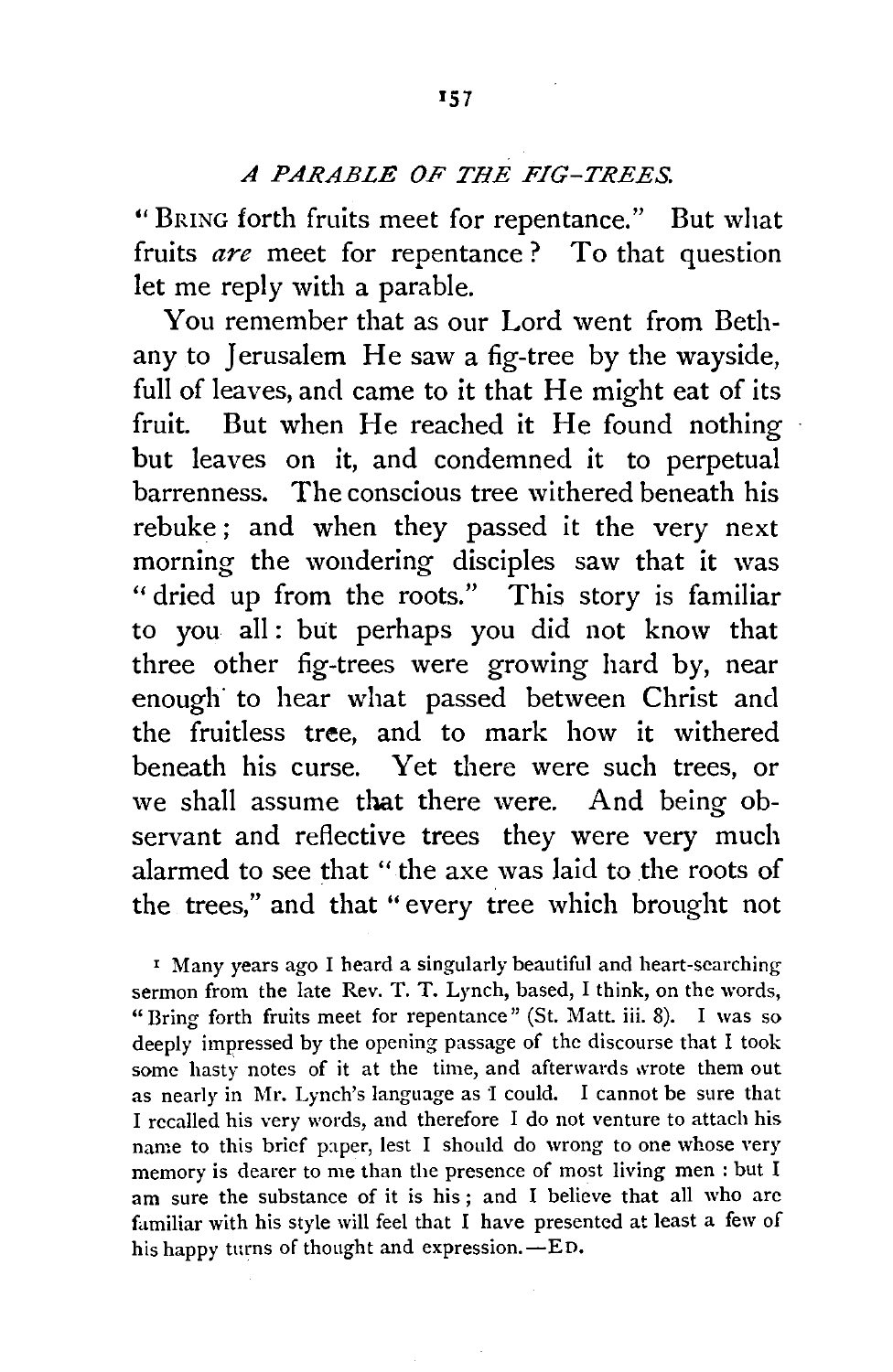forth good fruit would be hewn down and cast into the fire." They said among themselves: " $We$ indeed have some fruits: but, oh, how few! We will do better next year, lest we should likewise perish." The seasons passed; the winds blew, the rains fell, the sun shone : and now, at last, " the time of figs " has come round again. We take the road to Bethany, to see how these three trees have kept their purpose of amendment.

We approach the first tree; and, looking at it attentively, we are surprised and grieved to find that, though it is thick with broad tender leaves, it has but little fruit, and that its fruit is as poor as it is scanty. We say : " How is this, that thy fruit is so scanty and poor when thy purpose of amendment was so alarmed and earnest?" And the tree replies: " I waited day after day, month after month, to see what would come; and no prophet passed this way; no look, no word, of reproach was cast on me : and Nature is lenient, and has room for leaves as well as for fruit. \Vhy should I trouble myself to do too much ? I have done more than last year. I have some fruit to shew, and many leaves. Why should I not be content ? No prophet will ever pass this way again; or, if a prophet should come, I have done enough to save myself from his curse." *This* tree has *not* brought forth fruits meet for repentance ; for it has done nothing from love, and very little from fear.

We advance to the second tree ; and on this also we find only a few figs ; but they are very large and good. We do not for a moment mistake it for a cumberer of the ground; its few but large fruits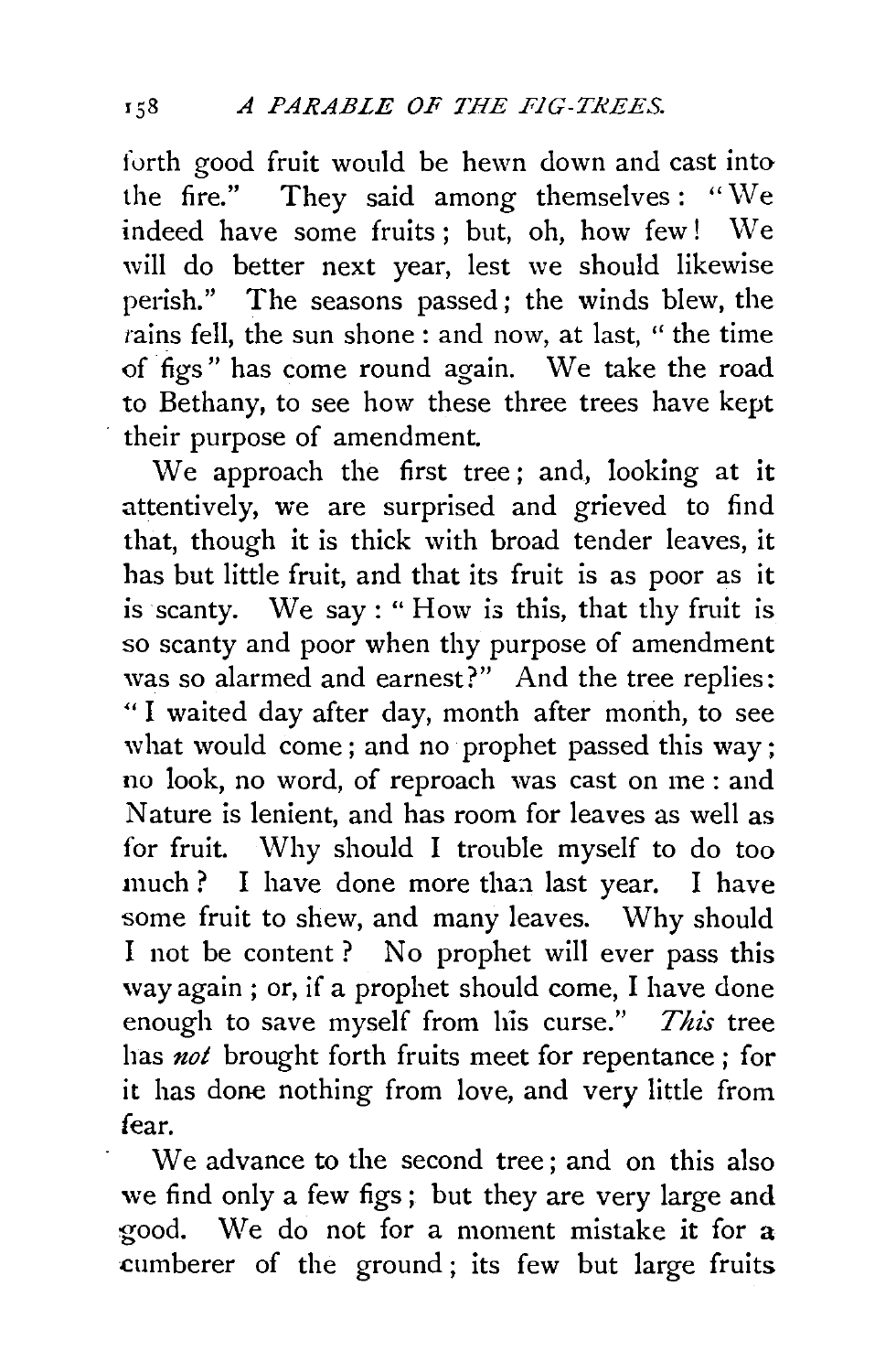shew plainly through the leaves. Yet the tree wears an aspect of sadness, and waits with some apprehension to hear what we have to say to it. Noting its aspect of settled grief, we do not ask : "Why are your fruits so few when your purpose was so earnest?" We say: "Be not sad and discouraged, 0 tree, because you have borne but little fruit ; rather be glad that your fruit is so fine and sweet.· Heretofore you brought forth nothing but leaves ; now you have good, if not much, fruit. You will do more and better next year, if you hold fast to your purpose of amendment, and soon your fruit will be as abundant as it is good." This tree *has* brought forth fruits meet for repentance; for it has done well, and is sorry that it has not done better.

We pass on to the third tree ; and on this we find much fruit indeed, but its fruit is exceedingly vari ous in quality : some of the figs are large and sweet, but some are so small and crude that there is little chance of their being brought to perfection. We accost it, and, as our looks blend surprise with congratulation, the tree makes haste to prevent us from giving it more than its due, and says : " It grieves me that my fruit, which is so abundant, is yet so poor. I have discovered in myself, since I resolved to amend, both a power that I knew not of, and an impotence which I did not suspect. I did not know I could do so much as I have done; but I did think that what I could do, *that* I should do well. Power is mine; alas, that I should so have wasted it! but, alas, weakness is also mine ; and though I can do much, I do it but to little purpose!" This third *tree,* like the second, has brought forth fruits meet